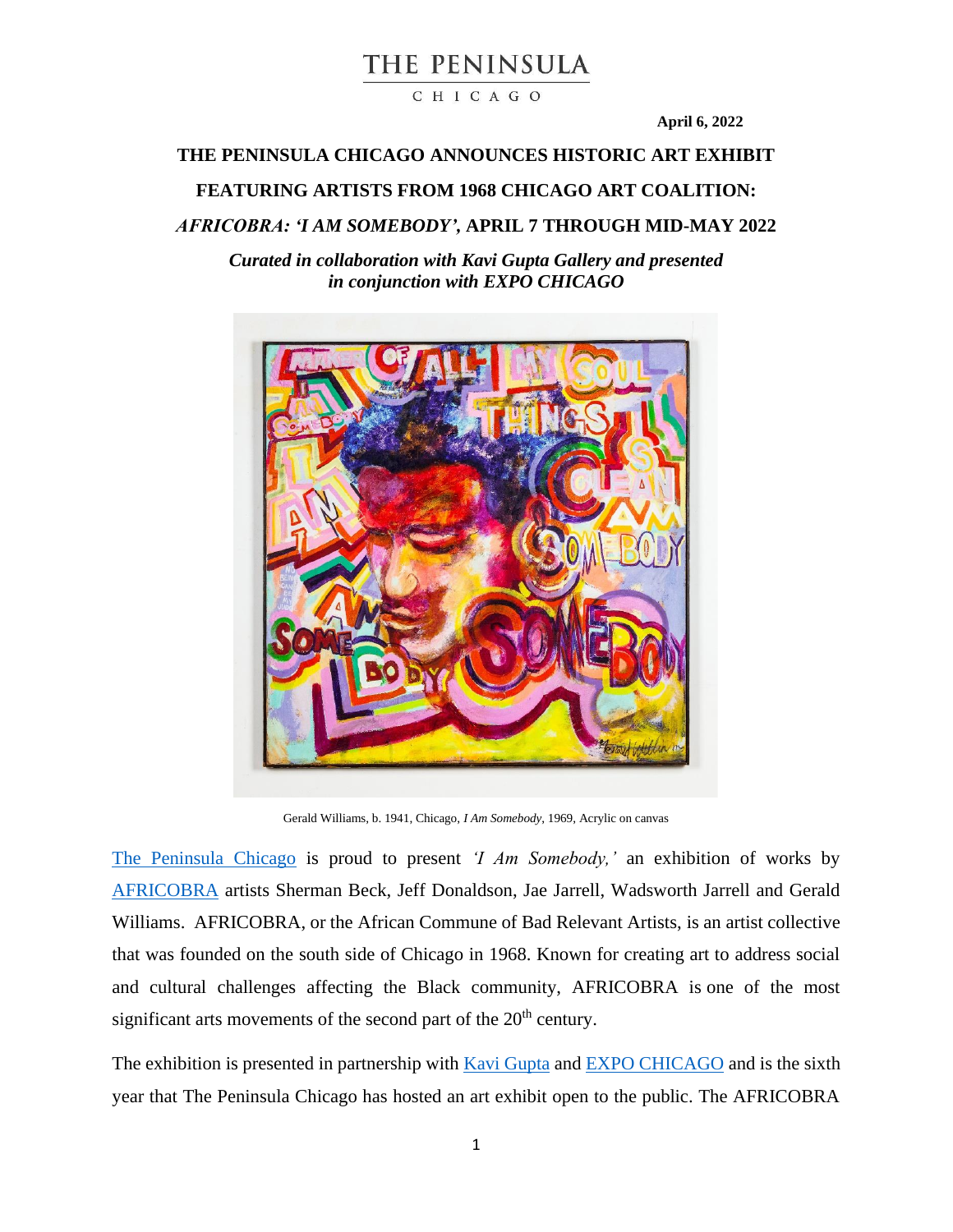## CHICAGO

exhibition will be on display to the public from April 7 to mid-May 2022 and coincides with EXPO CHICAGO, the International Exposition of Contemporary and Modern Art, at Navy Pier, from April 7 to April 10, 2022.

## **About the Exhibition:**

*I Am Somebody* features 18 artworks, many of which represent work from the coalition's early years. As guests enter the hotel on the ground level, the exhibit is introduced with art created in the group's early years by Jae Jarrell, Wadsworth Jarrell and the exhibit's namesake piece by Gerald Williams, *I Am Somebody*. The main fifth floor Lobby Level features work by Sherman Beck, Jeff Donaldson and the aforementioned artists. Work featured in The Lobby alcove area, features art created in more recent years.

The phrase "I am somebody" embodies the essence of what AFRICOBRA has worked to achieve. Not only is it a powerful expression of individual dignity, but it also calls people to empathize with each other's inherent worth. AFRICOBRA founder Gerald Williams used *I Am Somebody* as the title of one of his paintings in 1969 and wrote the words multiple times across the painting's surface, along with the phrases, "No Being Can Be My Judge," "Maker of All Things," and "My Soul is Clean." Layered, colorful, confident, and full of shine, the painting endures as an emblematic statement of AFRICOBRA's visual and philosophical spirit.

As we continue evaluating the profound impact AFRICOBRA has had, and continues to have, on the evolution of American art and culture, it seems apt for this exhibition to spotlight the enduring relevance of the simple phrase, 'I am somebody.' It is a powerful reminder that the strength, love, dignity, self-respect, and empathy for which AFRICOBRA stands is essential to our future, and to the better part of our human nature.

"Kavi Gupta Gallery are pleased to not only be bringing AFRICOBRA back to Chicago, their city of origin as a collective, but also to present them in a new style which makes the work uniquely visible to the community. In AFRICOBRA's mission, they sought to make art available to the people—finding new means of making the work visible, outside the typical boundaries of galleries, museums, and biennials opens the door to new audiences to experience the work and learn some of AFRICOBRA's incredible story," according to Kavi Gupta Gallery.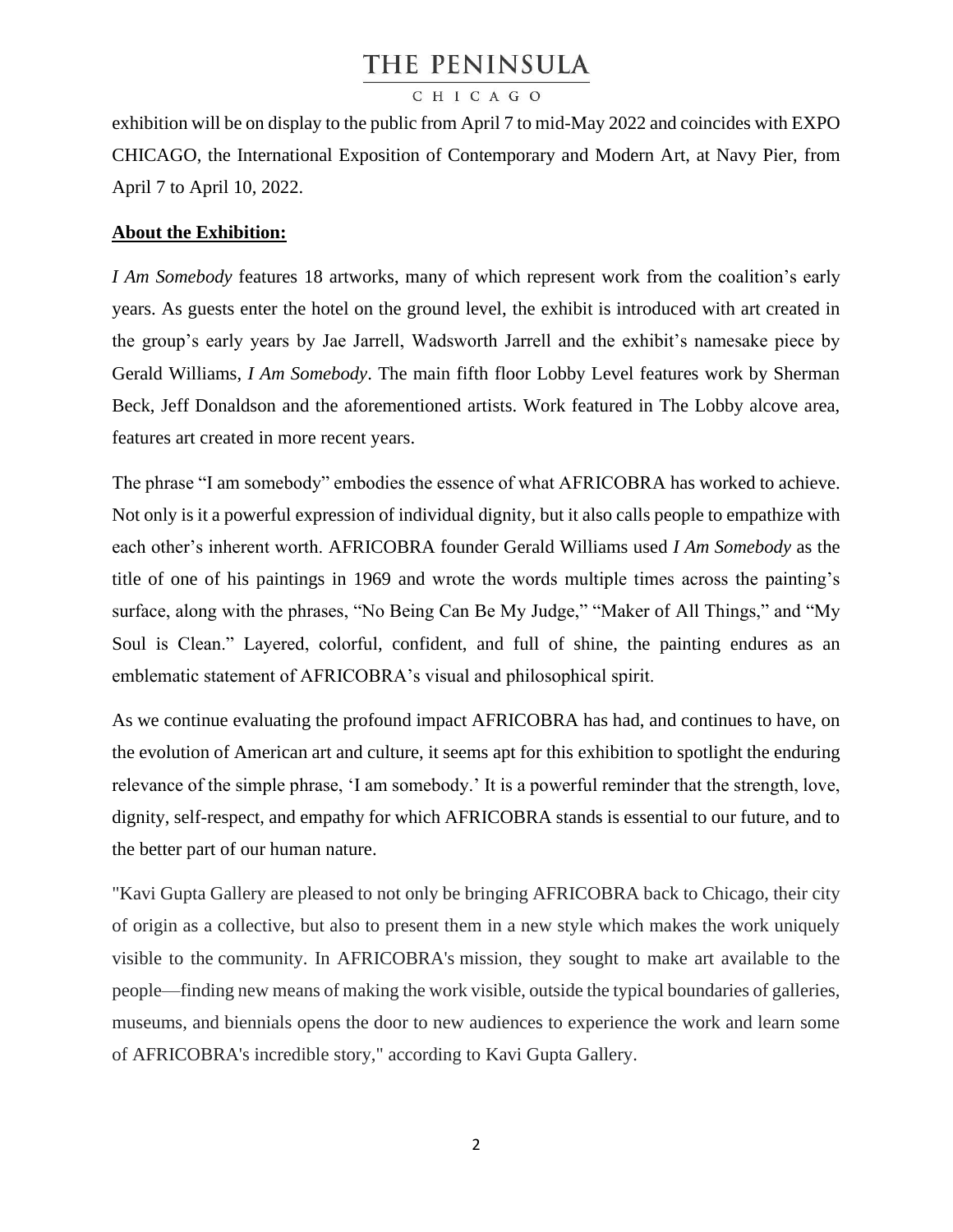### CHICAGO



Photo by James Prinz Photography, 2022 *I Am Somebody; The Chairman of the Board Speaks; Chairman of the Board Speaks; Study for Wall of Respect; Cockfight*

## **About AFRICOBRA**:

Founded on the south side of Chicago in 1968 by a group of intellectual artists seeking to establish a new aesthetic and conceptual vocabulary to inspire and empower Black communities. The group began as a meeting of minds, five Chicago creatives – Jeff Donaldson, Jae Jarrell, Wadsworth Jarrell, Barbara Jones-Hogu, and Gerald Williams—coming together to determine how a new Black aesthetic could help to define the past, identify the present, and direct the future.

AFRICOBRA expanded to ten members in the subsequent years, and through their dialogs, outlined several key qualities to highlight in their work: the "expressive awesomeness" of African art and life; symmetry that is free; repetition with change; visual rhythm; positive images; the use of written text directly in the work; and vibrant colors (which became a signature of the group's output – labeled as "coolade colors" – they were lively and harmonious—these colors often expanded onto the walls of the galleries and museums – as is the case at The Peninsula Chicago in several key areas).

AFRICOBRA's historical significance has become increasingly appreciated by mainstream arts institutions and scholars in the past decade. Perhaps the collective's single most notable retrospective has been *AFRICOBRA: Nation Time*, the critically acclaimed, official collateral exhibition of the 58<sup>th</sup> Venice Biennale. AFRICOBRA has also been featured in numerous significant historic group shows, including major representation in Soul of a Nation: Art In the Age of Black Power, which debuted at the Tate Modern and traveled to five American venues.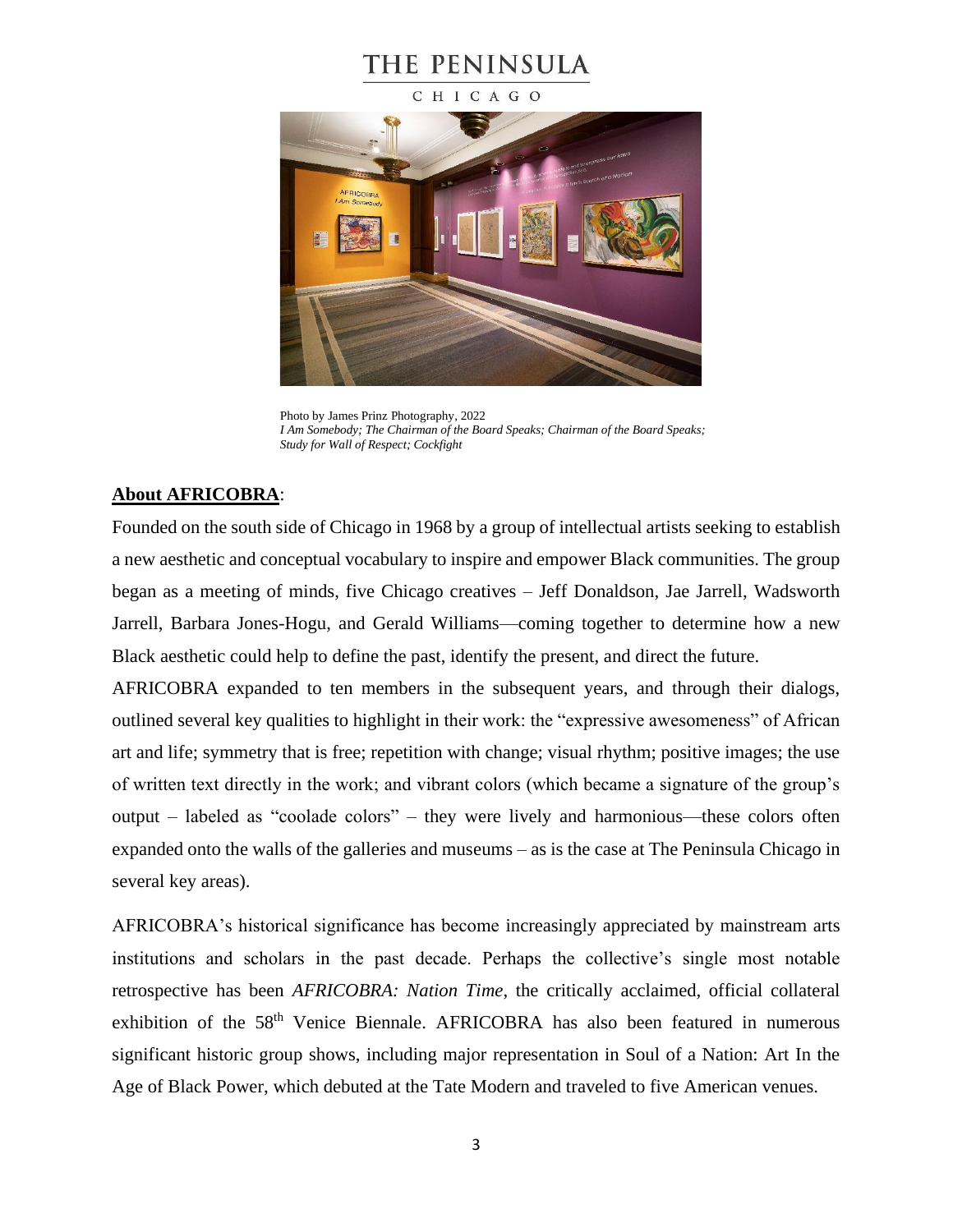## CHICAGO

"We are honored to showcase the important work of the historic 1968 Chicago-founded artist coalition, AFRICOBRA," said Maria Zec, Regional Vice President and Managing Director for The Peninsula Chicago. "As a hotel brand, we are committed to nurturing and celebrating the art community around the world, through showcasing works that provoke thought, emotion and dialogue. We are indebted to the team at Kavi Gupta Gallery and EXPO CHICAGO for their support in creating an exhibit of this caliber which introduces a wider audience to the impact this collective has had on the art world," Zec continued.

"We are extremely grateful for our continued extensive partnership with The Peninsula Chicago as both our Official Hotel Sponsor and for their ongoing commitment to presenting meaningful artworks to coincide with our exposition," said EXPO CHICAGO President & Director Tony Karman.

## **AFRICOBRA on site at EXPO Chicago in /Dialogues:**

Friday April 8, 2022, 12:00 pm to 1:00 pm. Navy Pier. Panelists include: Gerald Williams (SAIC 1966-67, Artist); Jae Jarrell (SAIC 1959-61, Artist); Wadsworth Jarrell (SAIC 1958, Artist) and Sherman Beck (Artist) in conversation with Hans Ulrich Obrist (Curator and Artistic Director / Serpentine Galleries, London).

### **Peninsula Hotels' Art in Resonance**

The Peninsula Chicago's desire to provide guests with memorable art experiences aligns with The Peninsula Hotels' global commitment to promoting the rich and vibrant cultural aspects of the group's destination cities. This installation is the latest iteration of *Art in Resonance,* The Peninsula Hotels' global contemporary art program dedicated to being an originator of culture through its engagement with artists who push the boundaries of their mediums, in works that engage the senses.

# # #

#### **About The Peninsula Chicago**

The Peninsula Chicago is a Five Star, Five Diamond hotel located on the "Magnificent Mile" at 108 East Superior Street (at Michigan Avenue), within the city's premier shopping district. The 339-guest room hotel opened in 2001 and features two distinctive restaurants, Z Bar – a rooftop lounge, and a world-class spa. For information on The Peninsula Chicago, please visit [www.peninsula.com/chicago](http://www.peninsula.com/chicago) or call +1 (312) 337 2888 or toll-free at +1 (866) 288 8889.